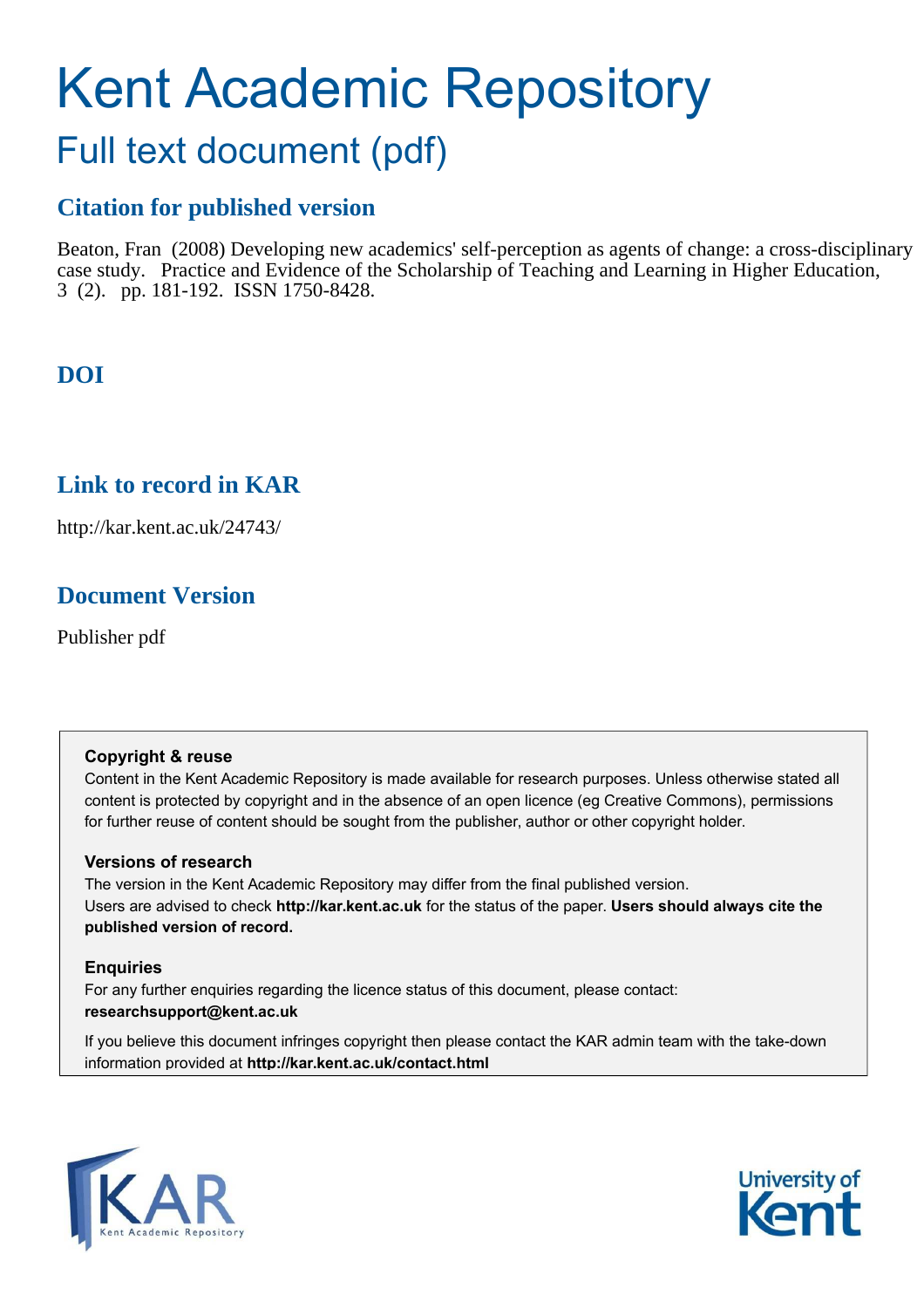# **Developing new academics' self-perception as agents of change: a cross-disciplinary case study**

Fran Beaton Unit for the Enhancement of Learning and Teaching University of Kent F.M.Beaton@kent.ac.uk +44 (0) 1227 824167

# **Abstract**

This paper reviews a project run within a university Postgraduate Certificate in Higher Education (PGCHE). The project, implementing changes in content and delivery of a PGCHE module, Innovation in Learning and Teaching, had three purposes. These were to promote peer learning among new lecturers and teachers (PGCHE participants) engaged in curriculum change; to increase institutional dissemination of the projects they had undertaken and the resources they had developed; and develop a framework for interdisciplinary exchange of expertise and interest. The aim was also to explore the effect of peer learning on participants' own perception of their role as agents of change. The focus is on evaluating the impact of changes made to one module in response to specific concerns.

Prior to the revision of the module, Innovation in Learning and Teaching, very few participants enrolled; those who did worked largely in isolation. The changes made to the module included the use of interdisciplinary learning sets; greater involvement of mentors; accessing literature on evaluation; a greater use of technology. These changes resulted in a number of outcomes. Participants developed strong and lasting peer networks beyond their academic departments, with a consequent impact on their developing professional identity. The teaching team felt it was useful to have a forum encouraging participants to explore and engage in curriculum innovation, and essential to have more robust processes to engage participants' colleagues and students in evaluating the impact of each project. Many projects continued to be developed and become more widely disseminated.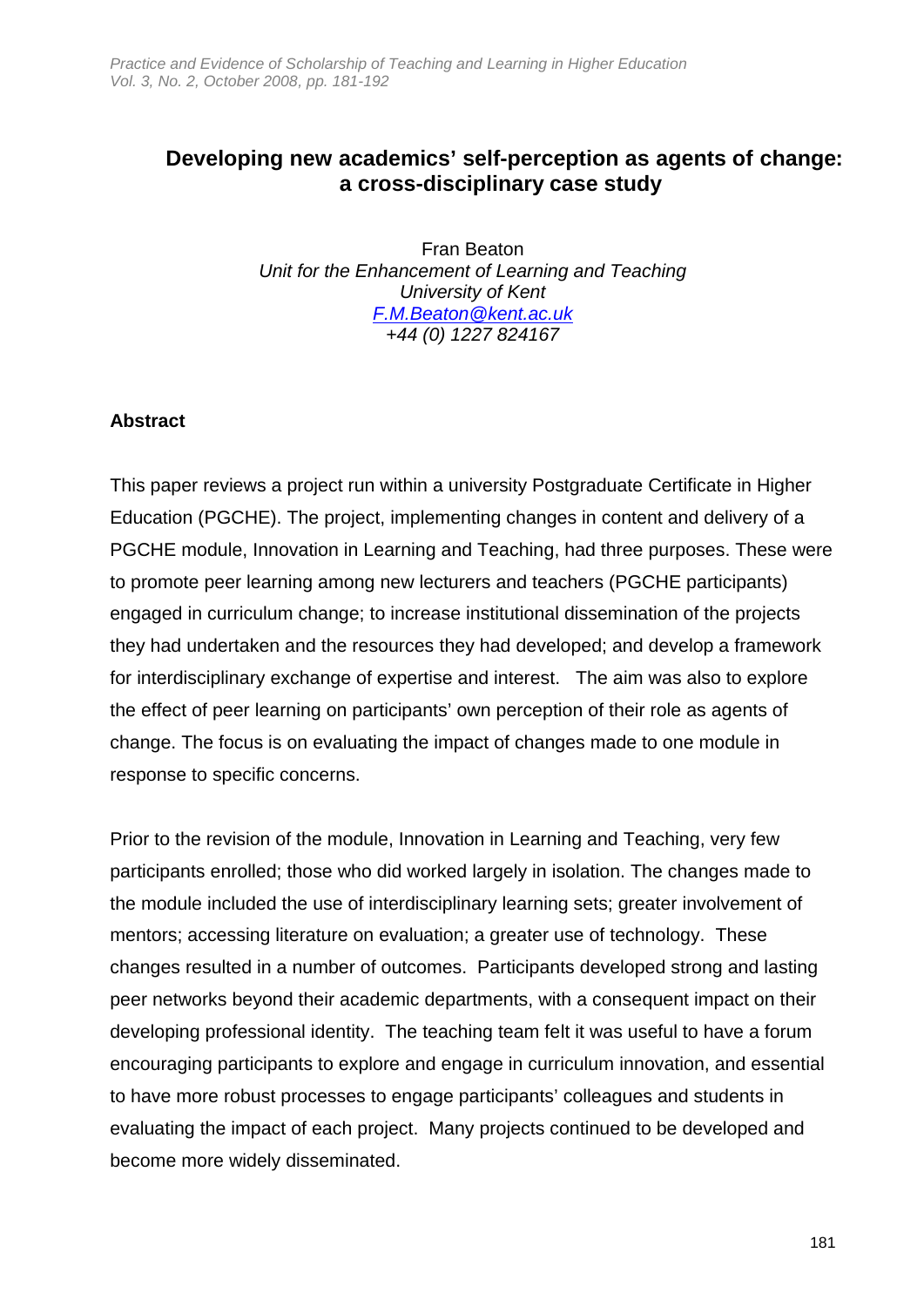**Keywords**: curriculum change; innovation; peer learning; academic identity

## **Introduction**

This paper explores three areas. Firstly, it reviews the impact of curriculum change on a PGCHE, and how this affected one module, especially through an attempt to encourage peer learning among PGCHE participants (early career academics) engaged in learning and teaching related initiatives. Secondly, it evaluates strategies designed to improve dissemination of such initiatives. Finally, it considers the effect of these changes on academics' self-perception as potential agents of change.

The paper considers these in the light of the significance of disciplinary variation; and the role of university teacher education programmes on teacher development and behaviour. Data was drawn from participants' feedback from module and exit questionnaires and interviews with a sample of former participants. This feedback, and the teaching team's own reflections, provided insights into the strengths and limitations of the programme, resulting in a major curriculum review in 2006.

## **Institutional background**

Kent is a pre-'92 university, originally with a single (Canterbury) campus offering a traditional curriculum - Humanities, Social Sciences, Natural Sciences - but now on several sites including Medway, a relatively deprived area of mid-Kent, a campus with a particular remit to attract students who are the first in their family to enter Higher Education. Although the University does not hold data on the proportion of such students, anecdotal evidence suggests that they feature more in undergraduate cohorts than five years ago, particularly on vocational courses such as Pharmacy and Social Work. Overall between 2001 and 2007 fulltime student numbers have more than doubled. The traditional curriculum has also changed: there is now Journalism and Creative Writing in the English degree; Science Communication in Sciences degrees; and Forensic Science has emerged as a new discipline. Even though most new staff at Kent begin their academic careers having completed a PhD and have held one or more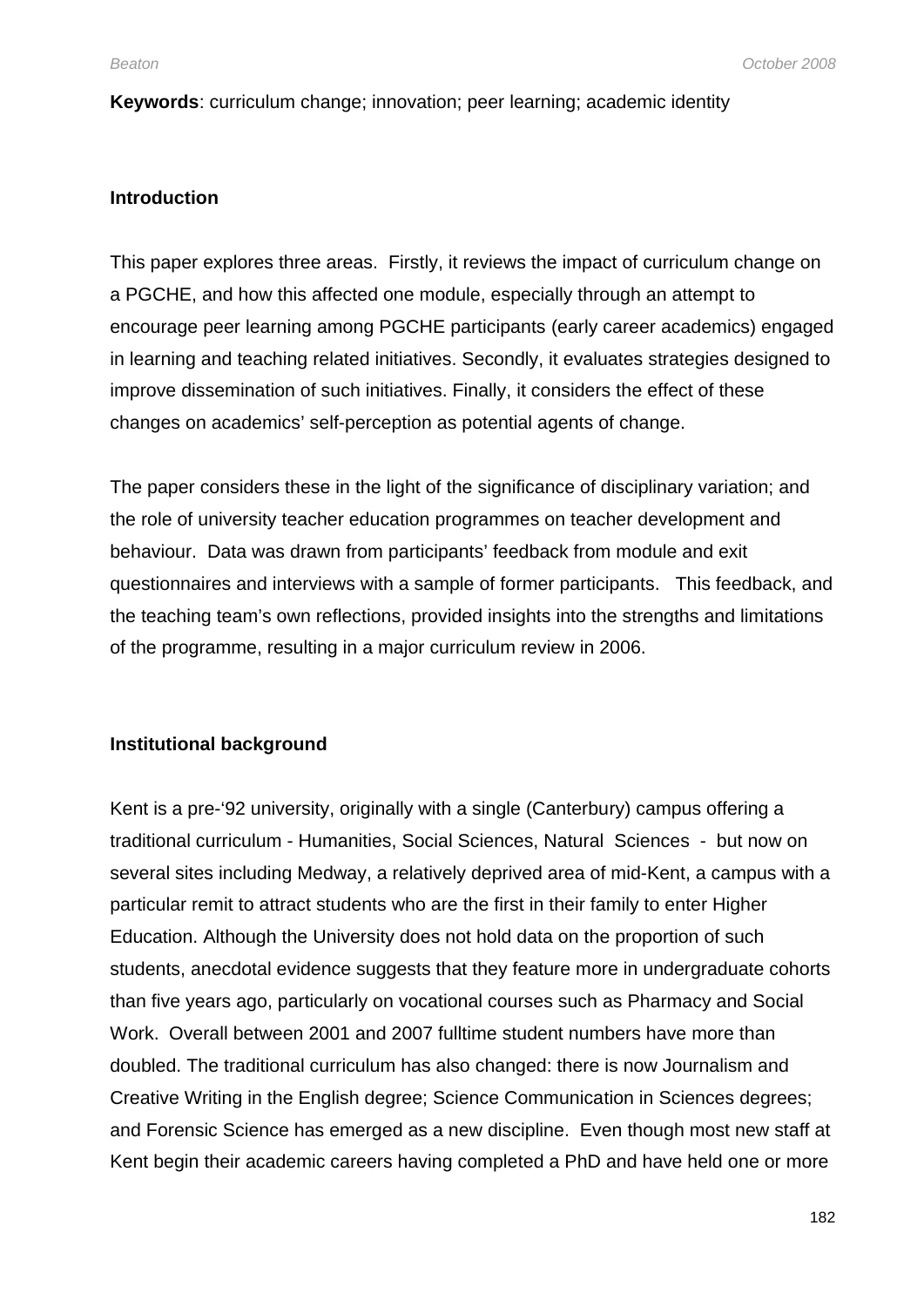postdoctoral appointments, the numbers who enter academic life with a professional profile are increasing.

# **Post Graduate Certificate in Higher Education (PGCHE): background**

Since 2002, PGCHE completion has been a probationary requirement for all new lecturing staff at Kent. Like most programmes of its kind, the PGCHE is a 60 credit Masters level qualification with a curriculum mainly geared to the traditional academic areas of activity: teaching and research. Until 2005, this comprised a 30-credit compulsory module covering, largely generically, learning, teaching and assessment. A 15-credit module, Effective Research in Higher Education, was compulsory for participants with teaching and research contracts in practice all but a handful of participants were on such contracts. The latter module was more akin to induction, aiming to develop participants' understanding of the University's research culture and infrastructure and the need to build a research profile through publications, conferences and public engagement, and strategies for writing successful research grant applications.

The remaining 15 credits were gained by taking one of four optional modules in preparation for particular roles, such as postgraduate research supervision, or engage in teaching projects, of which Innovation in Learning and Teaching is an example. This structure offered participants, whether fulltime probationary lecturers or the increasing numbers of teaching staff taking the PGCHE voluntarily (postgraduate students, Graduate Teaching Assistants and sessional tutors) limited flexibility. Successive PGCHE cohorts brought diversity: of experience, of disciplinary and educational background, of their university roles, of professional interests. Those making the midcareer transition into a lecturing post from other professions, recruited to develop and teach more explicitly vocational courses, were generally experienced professionals in their field. These individuals often had 'split appointments' between the NHS or other professional practice body and the University. For this group, the transition from being an experienced practitioner in their original workplace to a newcomer in the university workplace, with unfamiliar expectations and behaviours, was unsettling. Participants reported a sense of isolation as they set about developing new curricula, liaising with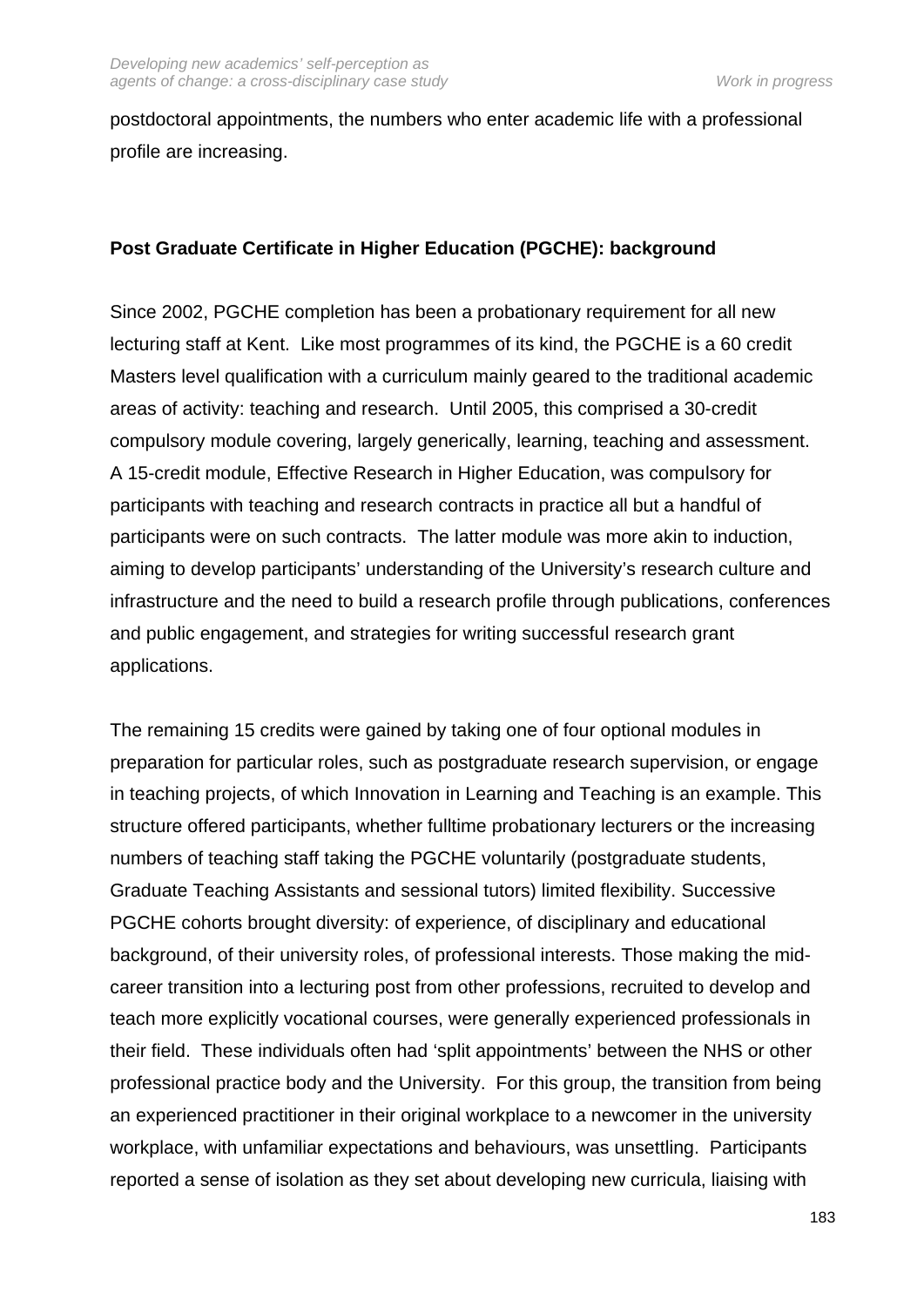professional bodies, navigating unfamiliar institutional administrative processes and recruiting students. They were, additionally, expected to begin establishing themselves as researchers. Those remaining active in their original fields, such as health professionals, were coping with constant readjustments. As Knight (2001) suggests "subject departments are prime sites of non-predictable professional learning" (p229), individuals in nascent departments were potentially disadvantaged. Former participants also raised concerns about PGCHE content. The theoretical base of education is broad, including for example, sociology, anthropology, psychology. Participants whose discipline fell into this group felt that the application of, for example, psychological theories to learning and teaching on the PGCHE was superficial, and resented nonspecialists' appropriation of it; those to whom educational theory was new found it difficult or irrelevant. Di Napoli (2007), surveying perceptions of teacher education programmes such as PGCHE, warns that generic programmes which do not "take into account the fuzziness and complexities that accompany shifts in the cultural practices of an institution" (p.5) are unlikely to engage the staff they are intended to support. For all these reasons, it was clear that a one-size-fits-all, restricted programme with no policy for the Accreditation of Prior/ Experiential Learning (APEL) was ripe for overhaul.

#### **Rationale for review**

The main aim of the PGCHE review was to provide appropriate and academically robust support for all new university teachers with greater flexibility and variety, and balancing the generic and the subject -specific. Staffing was a critical factor. Until 2004, the Academic Practice Team, whose responsibilities include the PGCHE, comprised staff on fractional short-term secondments from academic departments, equivalent to 2.4 staff for 70 part-time participants. From 2005 the team grew: 4 full time academics, education specialists with teaching and research experience in that discipline, working with over 200 participants in liaison with seconded colleagues.

The underpinning philosophy was to combine the development of practical skills with scope for participants to explore and articulate their perceptions of the nature of academic practice, grounded in their discipline and the working context; in other words to provide "…a range of social and discursive pedagogic practices to construct their sense of what it means to be a teacher." (Zukas,2005, p.467). It was important to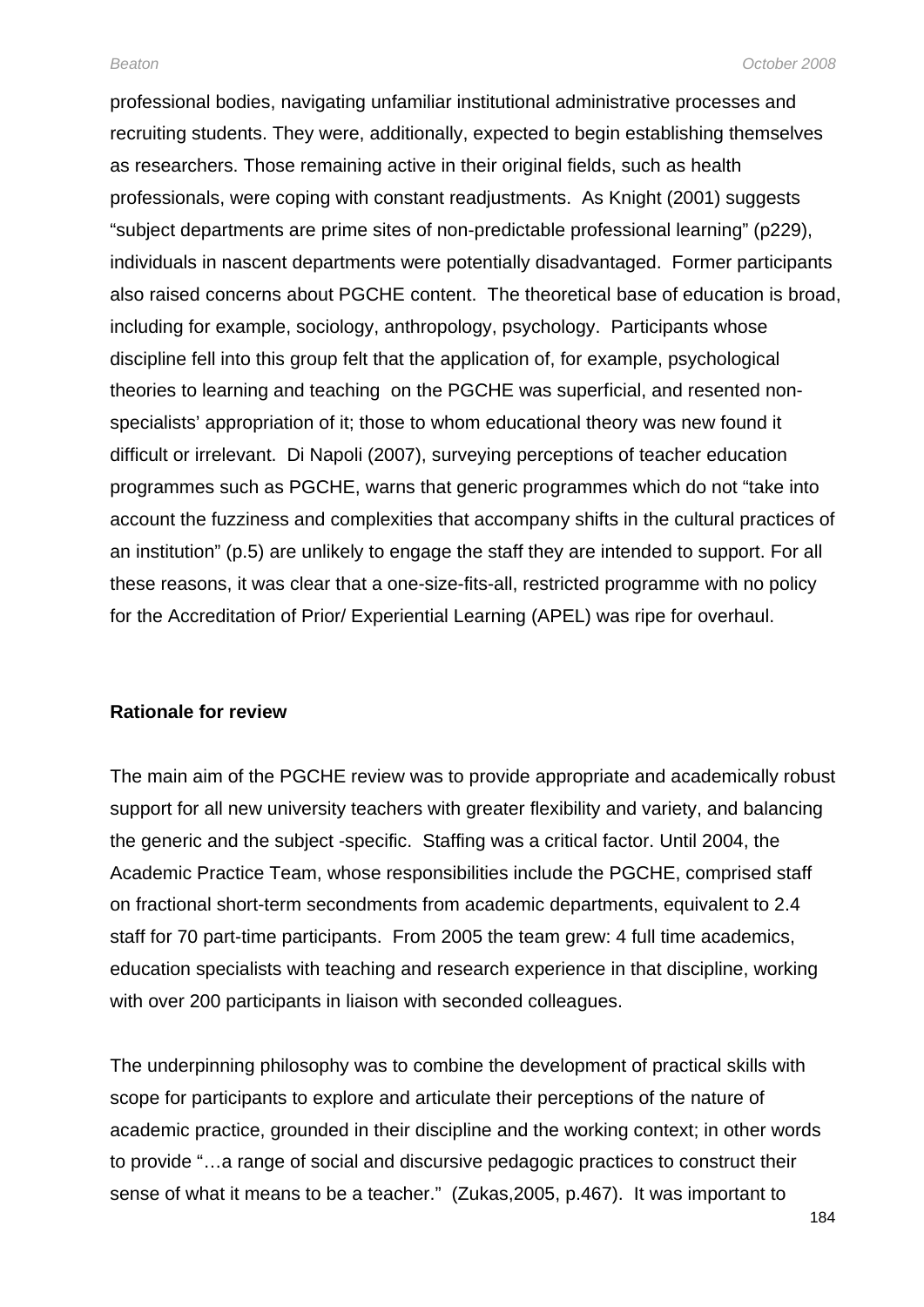address the range of academic activity - teacher, researcher, member of a disciplinary community. Subject-specific input needed a proper place in the programme, while maintaining a forum for cross-disciplinary engagement. We wanted to implement a more varied repertoire of approaches in our PGCHE teaching, Such variety included opportunities for collaborative work - mitigating the sense of isolation- and peer support networks of subject area, common interests, shared experiences and values. We initiated changes to content and delivery to combine whole-group teaching, subject specific seminar discussions and individual investigations. Finally, we wanted to ensure that PGCHE participants could connect with the broader academy without disconnecting from their disciplinary community, and had a safe environment to investigate ideas and take risks.

The Innovation in Learning and Teaching module, which I convene, is an example of this shift in practice. Subsequent sections of this paper offer some reflections on participants' self-perception, the rationale for the use of peer learning, the changes introduced and an evaluation of their impact, based on my own perspective and interim participant feedback. Table 1 summarizes the changes made at programme level.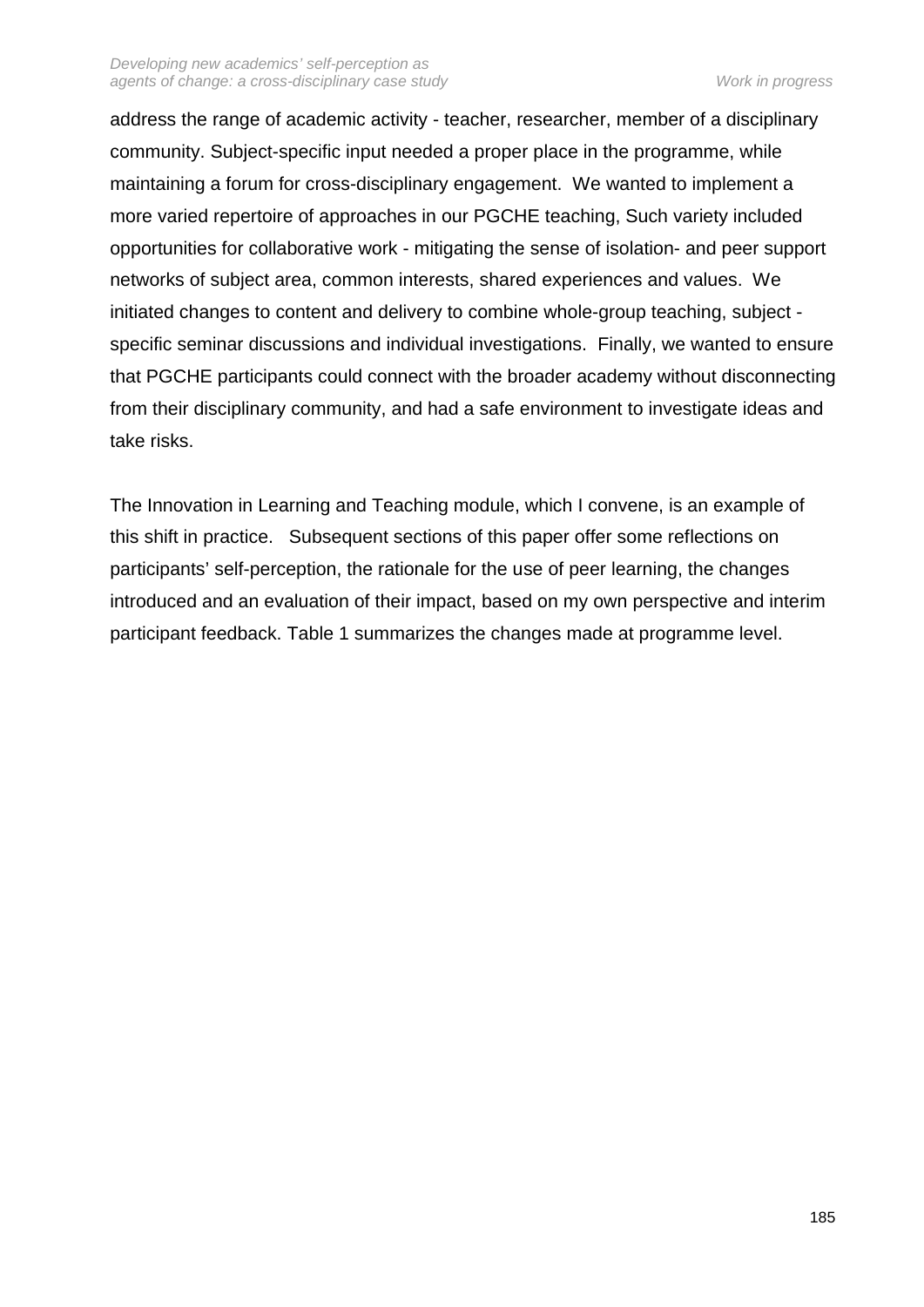# **Table 1. PGCHE Structure 2008**

| <b>New structure</b>                              |
|---------------------------------------------------|
| (APEL available up to 30 credits)                 |
| Introduction to Learning, Teaching and the        |
| Academic Environment (15 credits;                 |
| compulsory for staff new to teaching)             |
| <b>Critical Perspectives on Academic Practice</b> |
| (15 credits; compulsory for staff with less than  |
| 3 years teaching experience)                      |
| Developing as a Researcher in HE (15              |
| credits, optional)                                |
| Developing as a Research Supervisor (15           |
| credits, optional)                                |
| Technology in the Academic Environment (15        |
| credits, optional)                                |
| The Inclusive Curriculum (15 credits,             |
| optional)                                         |
| Innovation in Learning and Teaching (15           |
| credits, optional)                                |
| Teaching Languages in HE (15 credits,             |
| optional)                                         |

# **The Innovation in Learning and Teaching module: development 2004- 07**

The learning outcomes for this module state that participants should

- 1. Critically evaluate the principles and theory of your chosen innovation in learning and teaching
- 2. Synthesise this knowledge and understanding in the (re-)design of learning environments, learning materials and teaching processes, as appropriate for the innovation you have selected
- 3. Present a critical analysis of the innovation in HE practice

In 2004/05 and 2005/06, three participants (academics on teaching-only contracts) worked on Innovation projects. They received one-to-one guidance from a member of staff; in due course their work was marked, one copy returned and one copy retained. The outcomes of these projects were, presumably, shared within their home department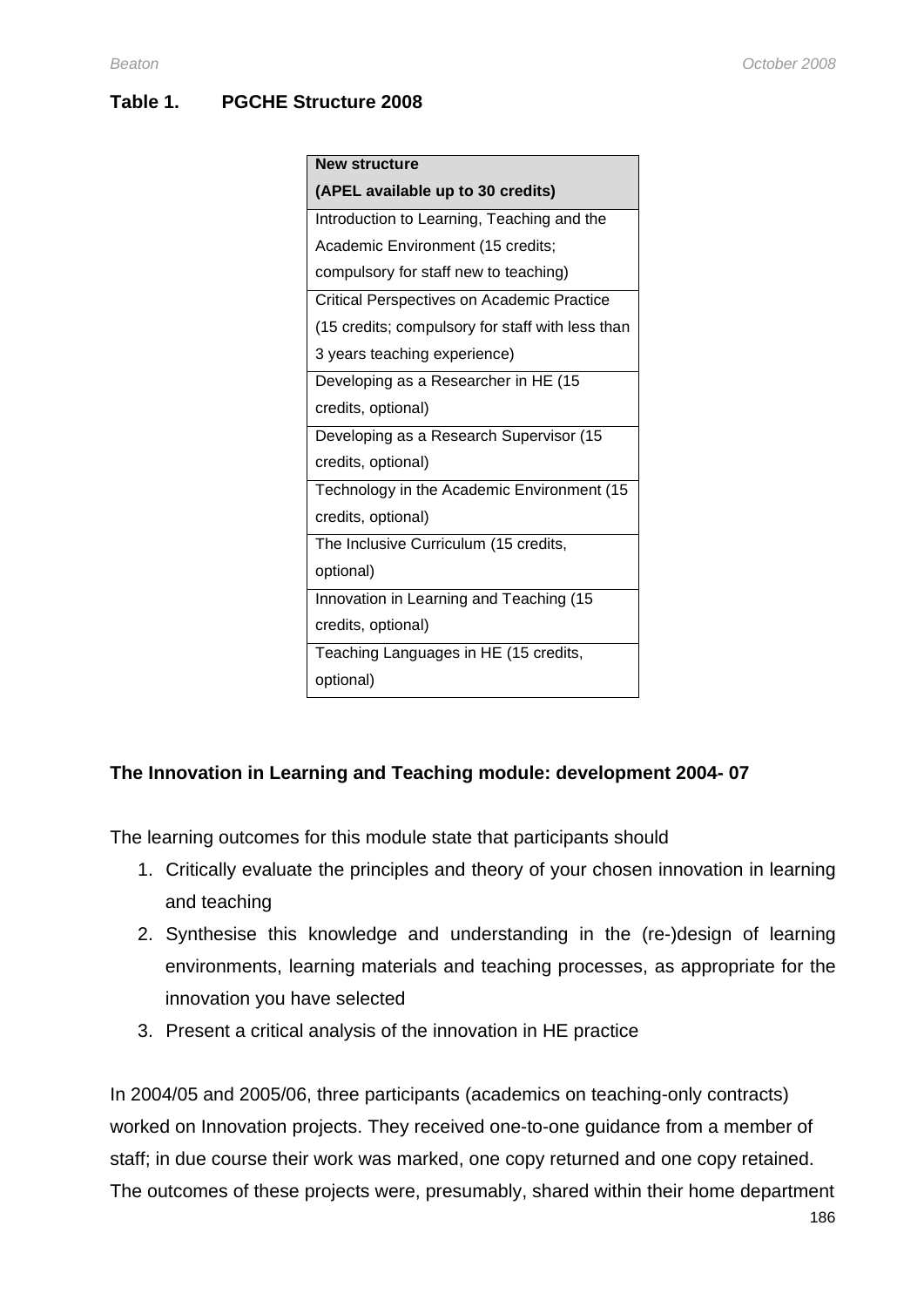but there is no evidence of wider dissemination. In 2006/07 the module was more widely publicised as 'open to anyone engaged in curriculum change' and attracted 15 students, including postgraduates who teach. The module was restructured to include three taught sessions, combining tutor input with task-based activity undertaken in discipline-specific groups. These tasks depended on the nature of participants' chosen project e.g. designing new programmes, incorporating technology, or working with a specific group such as first years or mature students. Each group received a bibliography of relevant readings. Participant exit feedback was that they had found the group work useful and rated the module highly. A number of their projects were put forward for University teaching prizes, and the winners presented their work at an award ceremony. However, I remained concerned about several aspects - listed below - and decided to implement a number of changes to try to address these with the next cohort: 27 participants, nearly a quarter of the first year PGCHE intake.

# **Limited dissemination**

The award ceremony, the only dissemination event, was poorly attended, perhaps due to unfortunate timing rather than lack of interest. To address this, all projects are now published in a handbook sent to all departments, and a version posted on the University intranet. We encourage participants to enter their projects for University teaching prizes. Those shortlisted, and the winners, present their work in a variety of fora: in departments, at Academic Practice Forum events open to all University staff, and to subsequent PGCHE participants.

# **Managing subject - specific discussions**

One part of the taught sessions included participants explaining subject-specific elements to a non-subject specialist. The intention was to provide participants with practice in communicating their ideas to a wider audience. However I noticed that such discussions occasionally became mired in generalities or went off at tangents. Sometimes the explanation of the innovation required a level of understanding which only a subject specialist could reasonably be expected to possess. Time spent on explanations tended to detract from the pace of the session.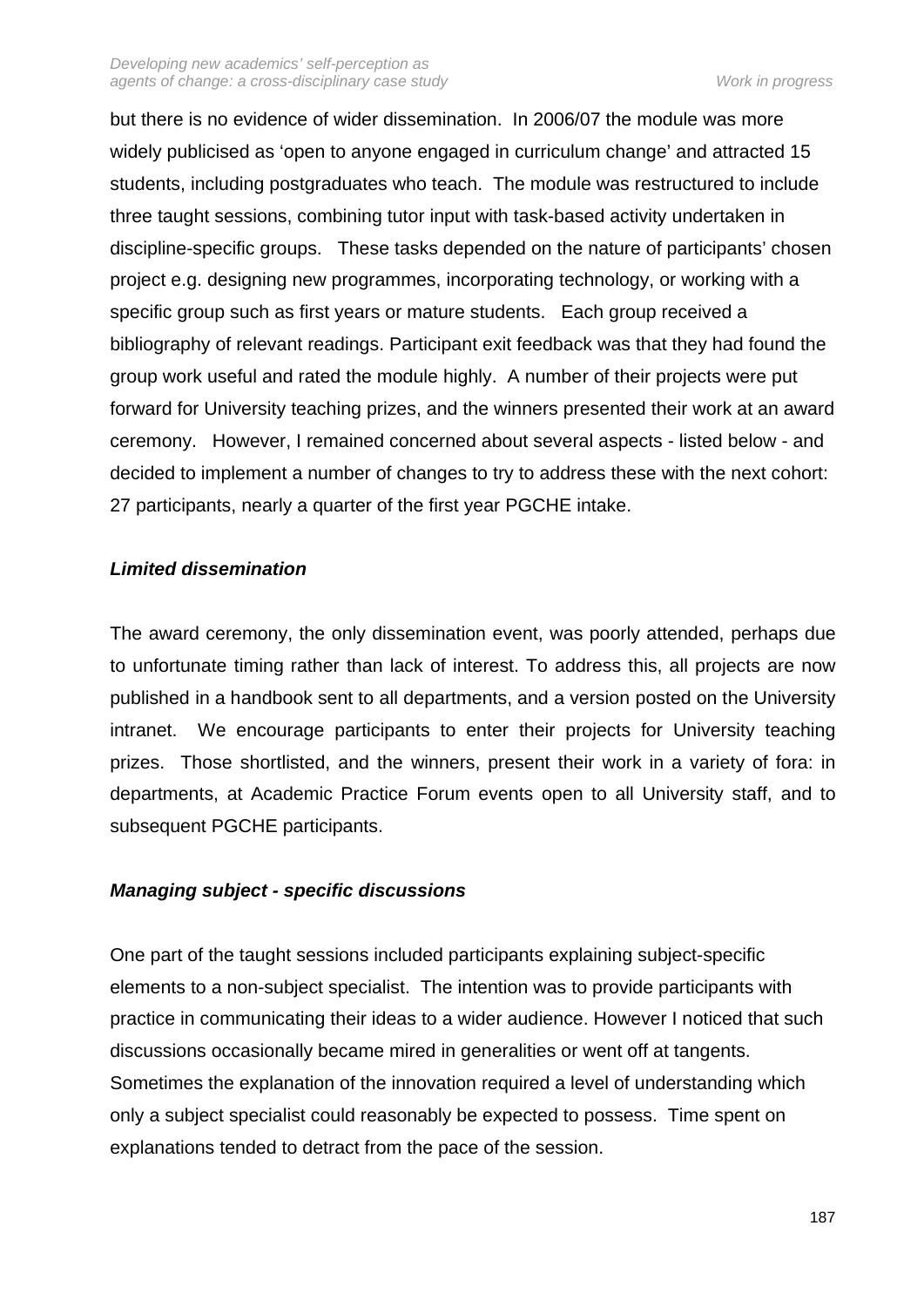To address this, the first class began with brief tutor input and a discussion in Faculty groups, based on a short piece of pre-reading on the theme of curriculum innovation, with a few key questions to focus participants' attention. Participants then worked in pairs with someone from their own, or a cognate, discipline to outline their proposed innovation. This resulted in a more focused discussion and a brisker pace throughout the first half of the session.

#### **Participants being tutor-directed rather than self-directed**

Participants on many PGCHE modules have commented that they welcome a forum outside their departments in which they can express themselves, develop their ideas and draw on each other's experiences, a view which I shared. However the way the module had been taught in 06/07 still assumed that individuals would work on their own outside the taught sessions; it provided limited scope for collaborative learning. It was important to offer both, and I felt that peer learning sets, based on Boud, Cohen and Sampson's model of reciprocal peer learning "the use of teaching and learning strategies in which students learn with and from each other without the immediate intervention of a teacher." (1999, pp. 413-414) could assist. The purpose was emphatically formative: mutual feedback on work in progress, questioning, being questioned, offering support and encouragement. As tutor, my role was to create opportunities, treating participants as resourceful and active members of a group, and encouraging – not forcing – interaction. Interactions happened firstly in the taught sessions through pair- and group-work. In the second half of the session each participant wrote their project idea on a giant poster for all to read, before grouping the posters thematically: for example, using technology; working with first years; assessment practice. This created groups of 6-8 people. The grouped posters were transcribed and circulated to the whole group. Participants were encouraged to engage in learning set discussions, although they could elect to work in a departmental or Faculty subset too. At the time of writing 15 of the 30 participants who began the module in 07/08 have had electronic or face-to-face contact with each other, chiefly in threes on Departmental lines. One set of 5 (from Humanities and Social Sciences) has met several times, and reports that they are refining their ideas as a result. This is a very encouraging development, which may be due to the fact that at the initial taught session they were immediately enthusiastic about learning sets, and have since gained practical value from working in this way.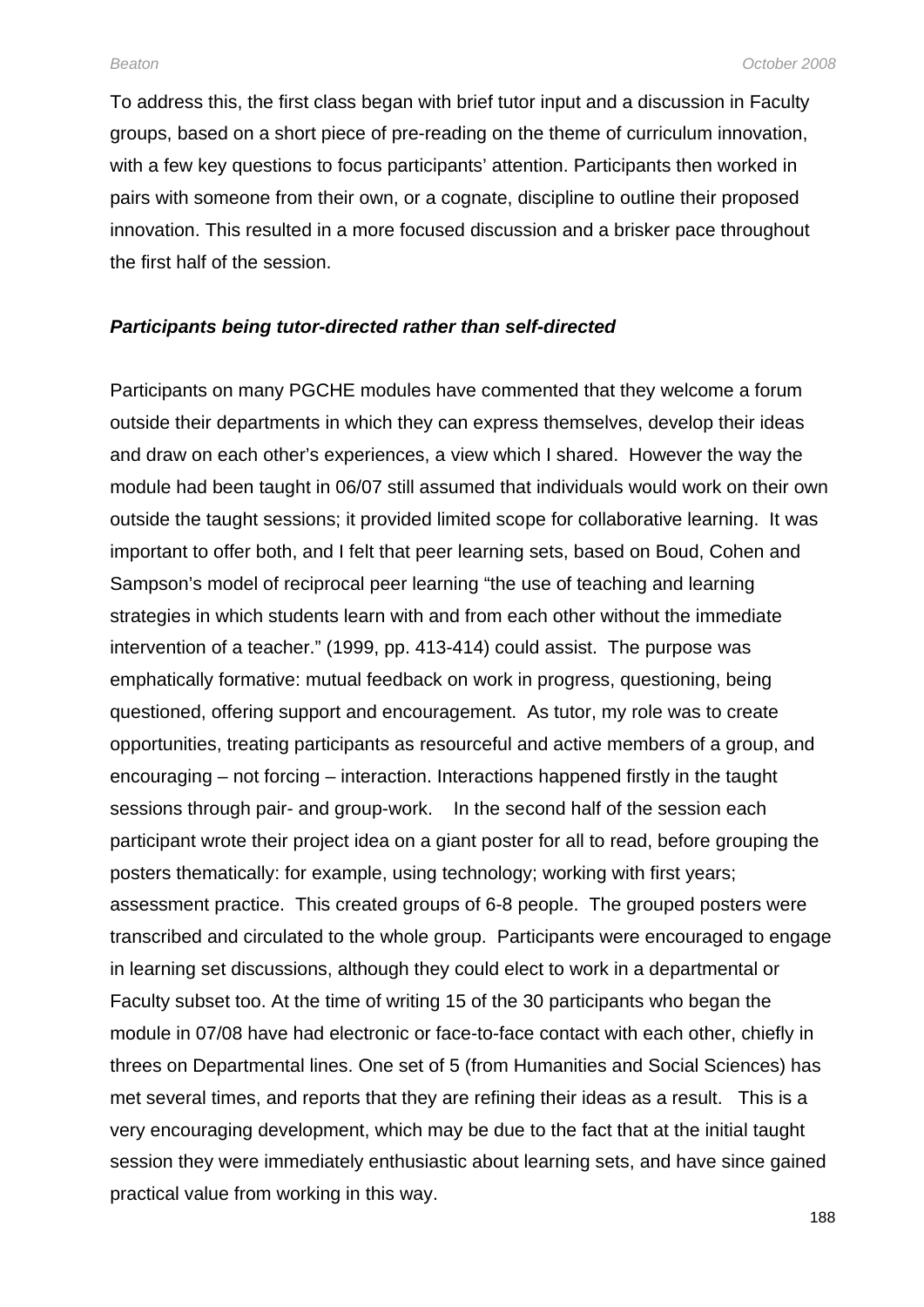# **The role of feedback**

Individual engagement in group activity varies, and I did not want to attach marks to participation in each learning set. Nevertheless, the assessed work for the module requires participants to show that they have sought feedback from others (a departmental colleague, their students and a non-departmental peer) in the course of developing and implementing their innovation. The learning sets help identify a nondepartmental peer, so even if someone is not an active participant in the whole group, they can engage with one other person at least.

# **Participant feedback**

It is too early to have a complete picture of the overall impact of this approach; projects and follow-up work are still in progress. However, initial participant feedback gathered informally (through tutorial meetings) and formally (using evaluation questionnaires) identifies a number of positive aspects of the re-designed module, including the clear structure within which participants could be creative, engage in self-directed learning but access support as needed and the benefits of the blend of the subject-specific and interdisciplinary: "Opportunities to gain insights from a variety of disciplines" (Module evaluation form, 2008). Several described their pride in their students' progress as a result of their own efforts: "They exceeded my wildest expectations'" and "My students clearly benefited from the work I have done, and I feel so proud of this." (Module evaluation forms, 2008)

# **The effect of peer learning on participants' self-perception**

At the start of the 2007/2008 session, participants were invited to provide a brief explanation of the potential of this module for their professional development. Of 20 respondents, 10 felt it provided an impetus to take an initiative; 5 were responding to specific teaching challenges; 2 respondents with responsibility for developing new curricula wanted the support of a larger group than was possible in their own subject area. Several postgraduates observed that they felt "more like a real teacher" (Personal communications, 2008) through developing an educational initiative. In the course of the academic year,15 participants reported that the impact of their innovation within and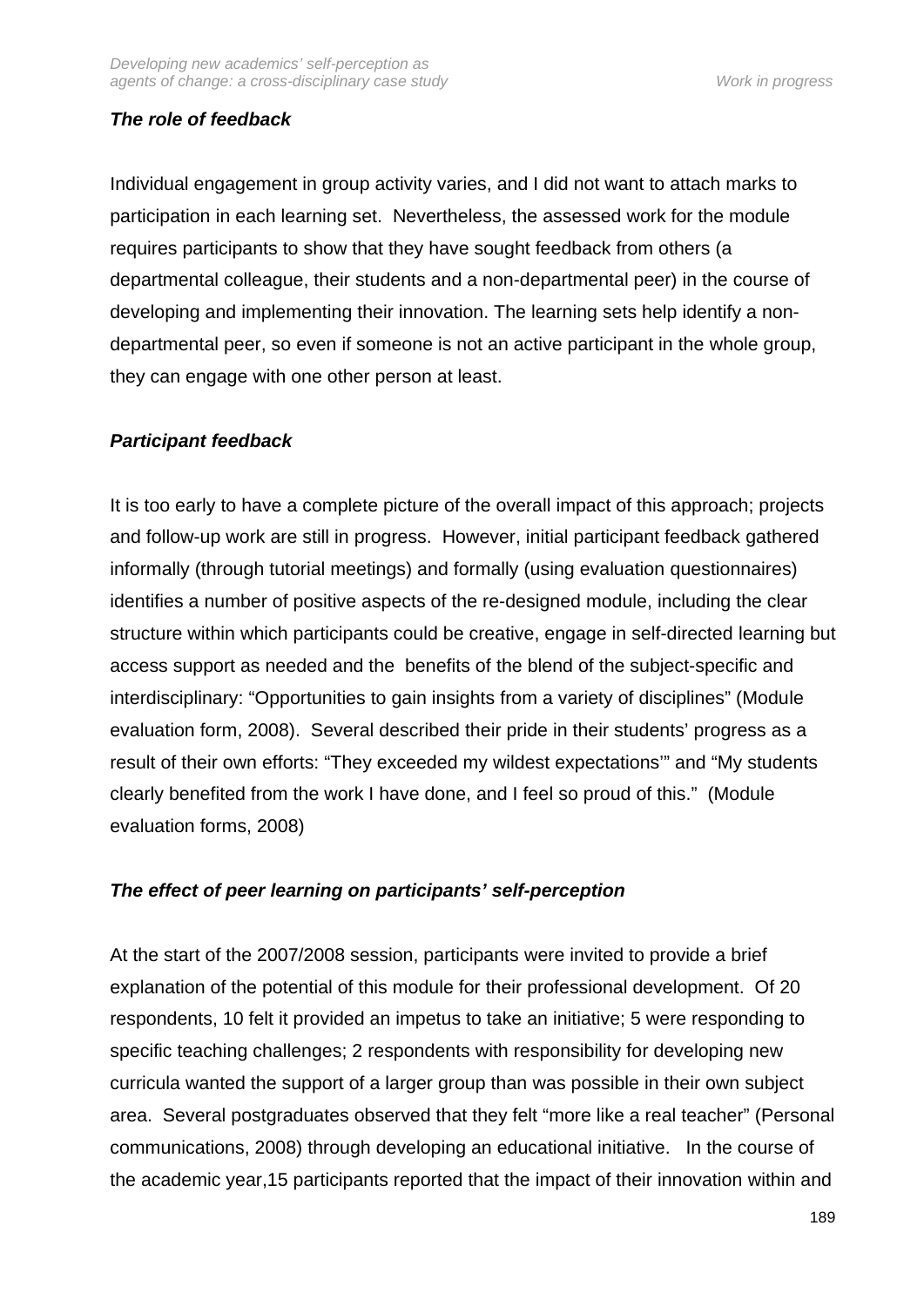beyond their home departments had resulted in a rise in their self-confidence, pleasure in the positive impact their innovation had had on their students and, for one more experienced participant, the rekindling of his enthusiasm for teaching by "taking me out of my comfort zone." (Personal communication 2008). Most felt that the peer support climate engendered during the module had been very important, although departmental encouragement and a sense of achievement were equally significant. Although the numbers involved are small, this is consistent with one finding of Gibbs and Coffey's (2004) investigation of the impact of university teacher education programmes in 22 universities in 8 countries. They concluded that participation in initial training tended to foster positive attitudes and a stronger student-focused approach. However they warn against assuming that training in itself results in positive changes; these could be ascribed to a generally supportive institutional culture and multiple developmental opportunities (such as mentoring schemes, seminars and conferences) rather than solely a result of training.

#### **Further developments 2007/2008**

The success of the Innovation module is evident through practices being adopted in different disciplines and departments. For example, one lecturer in Actuarial Science initiated supplemental instruction on one module. There was clear evidence of improvement in first and second year students' exam performance, and the development of communication skills in the third and fourth year student instructors. This was one of several aspects singled out for praise by the Institute and Faculty of Actuaries, the professional body which accredits the BSc programme. Supplemental Instruction has now been extended across the first and second year and piloted in two other departments as a direct result of the interdisciplinary networking fostered by the Innovation module. Other projects have focussed on skills development. For example, a skills sessions run by a drama teacher was introduced for Business School students, and a participant who had developed a Science Communication project gave peer support to a colleague initiating a Communications strand for Actuarial Scientists. Other Innovation projects have burgeoned to involve whole departments. A part-time lecturer in the School of English investigated the motivation of the surprisingly high proportion of dyslexic students, what attracted them to English, and the effectiveness of the support provided. What began as a small-scale project is developing across and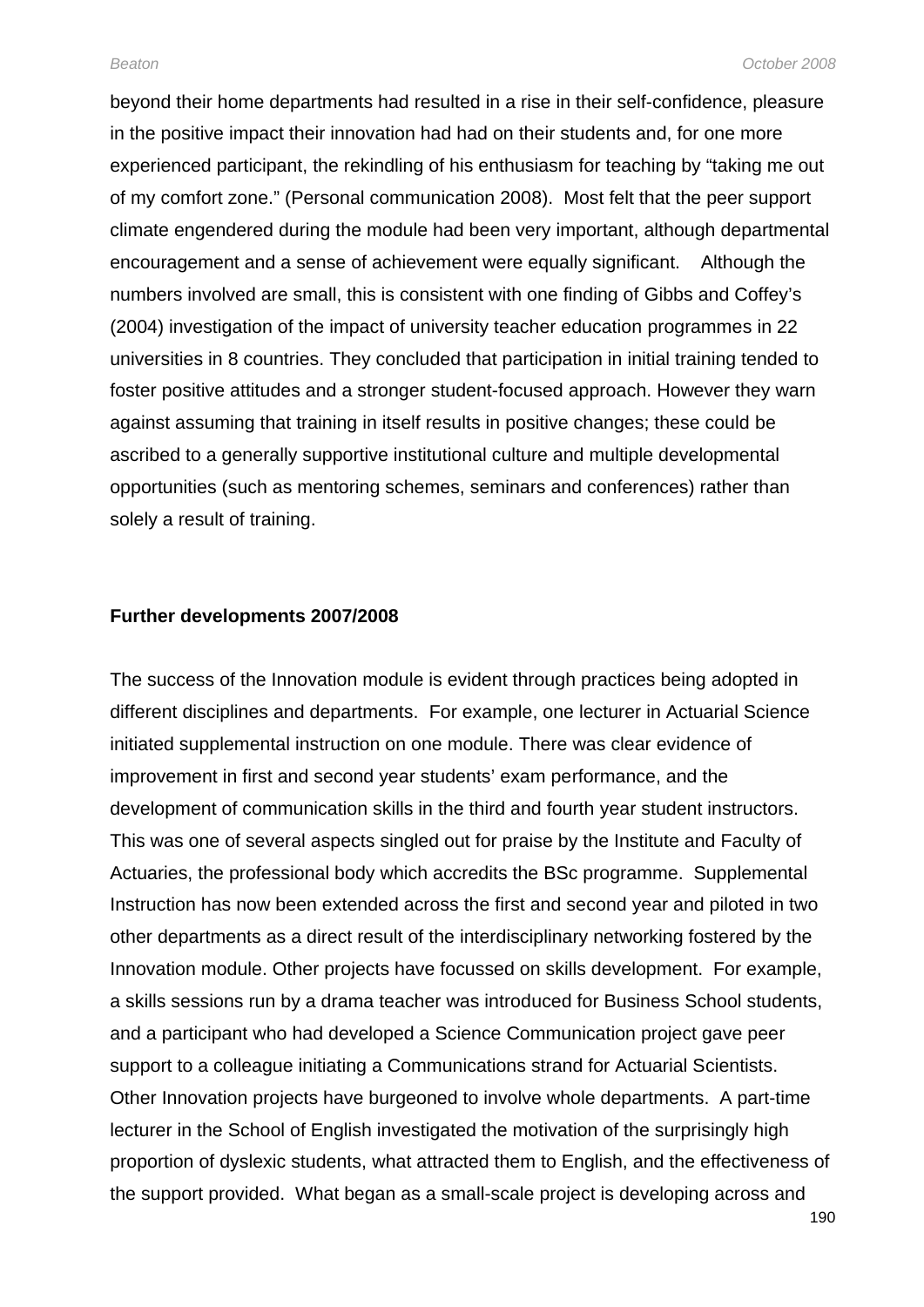beyond its original School, leading to a lecturers' guide and resource pack for Humanities staff.

Many participants remain in contact with each other, formally and informally. They have created a network offering mutual support, advice and friendship during the early years of an academic career. It is central to the role of the educational developer to foster creative, challenging and practical ways to encourage early career academics become independent and confident participants in the academic community. Evidence to date suggests that the approach taken in the project is an appropriate way to realise these aspirations. Participants' final piece of work, submitted in 2009, will include a detailed evaluation of the effectiveness of learning sets and the strategies adopted within their departments to get feedback on implementing the innovation. This will enable the PGCHE team to evaluate the impact of the change of approach, and its potential elsewhere on the programme. PGCHE participants will be encouraged to present their work more widely, thus contributing to the academic community.

# **Acknowledgements**

I am indebted to my colleagues in the Academic Practice Team, and the enthusiasm of so many PGCHE participants, without whom this work would not have been possible.

# **References**

- Boud D, Cohen R and Sampson J (1999) Peer Learning and Assessment, Assessment and Evaluation in Higher Education, 24,no.4 pp 413 - 426
- Gibbs G and Coffey M (2004) The Impact of Training of University Teachers on their Teaching Skills, their Approach to Teaching and the Approach to Learning of their Students, Active Learning in Higher Education, 5:1; pp. 87–100, Sage Publications
- Knight P(2002) A systemic approach to professional development: learning as practice, Teaching and Teacher Education Issue 18 pp. 229 – 241